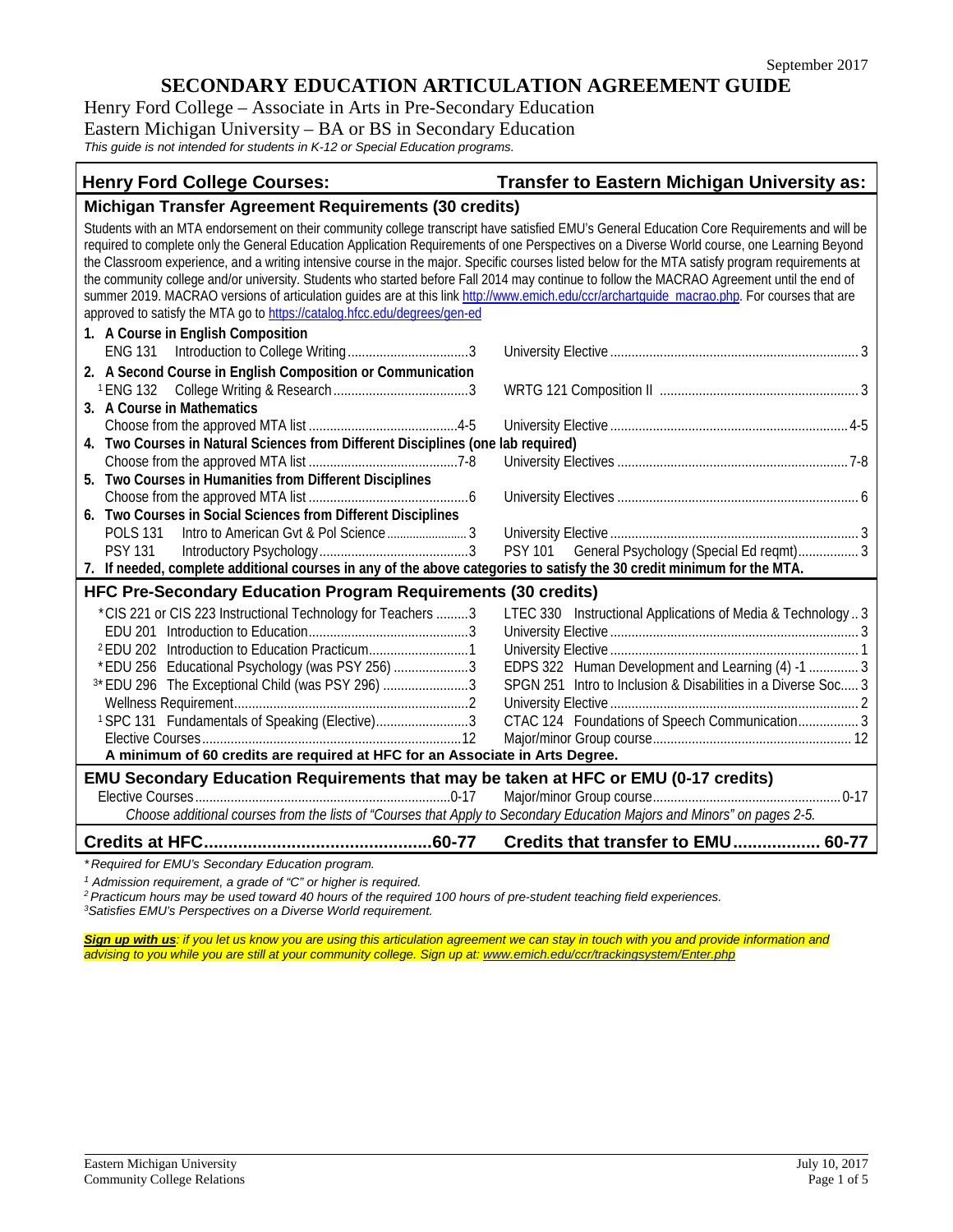Henry Ford College – Associate in Arts in Pre-Secondary Education Eastern Michigan University – BA or BS in Secondary Education *This guide is not intended for students in K-12 or Special Education programs.*

Completion of Secondary Education Program at EMU

## **First Semester at EMU**

*Students with a community college GPA of 3.0 or higher, who have completed at least 56 transferable credits and show competency in one area (mathematics, reading, writing) based on scores from the state required basic skills test, may apply for admission to the Initial Teacher Preparation Program. Students who do not meet these requirements must complete at least 12 credits at EMU to establish an overall GPA of 2.5 and a GPA of 2.5 in the major* 

**Remaining Major/Minor Requirements (30-39 credits)**

Students must complete an approved major and (certain teaching fields excepted) minor. Credit hours are approximate and will vary depending on the major and minor chosen and the number of major and minor courses completed at the community college. The Business, Management, Marketing and Technology major has different requirements for Phase I and Phase II. Consult the catalog for requirements.

| <b>Professional Studies</b> | (30 credits) |
|-----------------------------|--------------|
|                             |              |

| Phase I Courses (12 credits)              |  |
|-------------------------------------------|--|
|                                           |  |
|                                           |  |
|                                           |  |
|                                           |  |
| Phase II Courses (9 credits)              |  |
|                                           |  |
|                                           |  |
|                                           |  |
| Phase III Capstone Experience (9 credits) |  |
|                                           |  |
|                                           |  |

**Credits at EMU:.................................................................60-69**

*NOTE: Credits are approximate. Credits at EMU and total credits will vary depending on major and minor as well as specific courses selected.*

**Approximate Credits to Graduate:...............................124-141**

<sup>1</sup> *Meets EMU's Learning Beyond the Classroom requirement.*

## **HFC Courses That Transfer for Secondary Education Majors and Minors**

These courses may be used to satisfy electives in HFC's Pre-Secondary Education program. Although all of the courses listed below will transfer to EMU, students should select carefully so that they will be able to meet the minimum requirements at EMU. **A minimum of 60 credits toward the program total must be completed at the four-year college level; and at least 9 hours in a major and 6 hours in a minor, both at the 300/400 level, must be completed at EMU.** Majors include a minimum of 30 credits and minors a minimum of 20 credits. For information on secondary education majors/minors go to<http://www.emich.edu/coe/programs/index.php>

| <b>Henry Ford College Courses:</b>                           | <b>Transfer to EMU as:</b>           |
|--------------------------------------------------------------|--------------------------------------|
| Biology Major/Minor (40-41 credits)                          |                                      |
|                                                              |                                      |
| * BIO 150                                                    |                                      |
| CHEM 141 Princ of General & Inorganic Chemistry I5           |                                      |
| CHEM 142 Princ of General & Inorganic Chemistry II5          |                                      |
| CHEM 241 Organic Chem I (to fulfill EMU Chem option I)4      |                                      |
| CHEM 242 Organic Chem II (to fulfill EMU Chem option I) 4    |                                      |
| CHEM 243 Mic Org Chem Lab I (to fulfill EMU Chem option I).2 |                                      |
|                                                              |                                      |
|                                                              |                                      |
|                                                              |                                      |
| MATH 141 Intro to Statistics (4)                             | STAT 170 Elementary Statistics (3)+1 |
| MATH 180 Calculus I (5)                                      | MATH 120 Calculus $\left(4\right)+1$ |
| * may be completed for minor                                 |                                      |

Eastern Michigan University<br>
Community College Relations<br>
Page 2 of 5 Community College Relations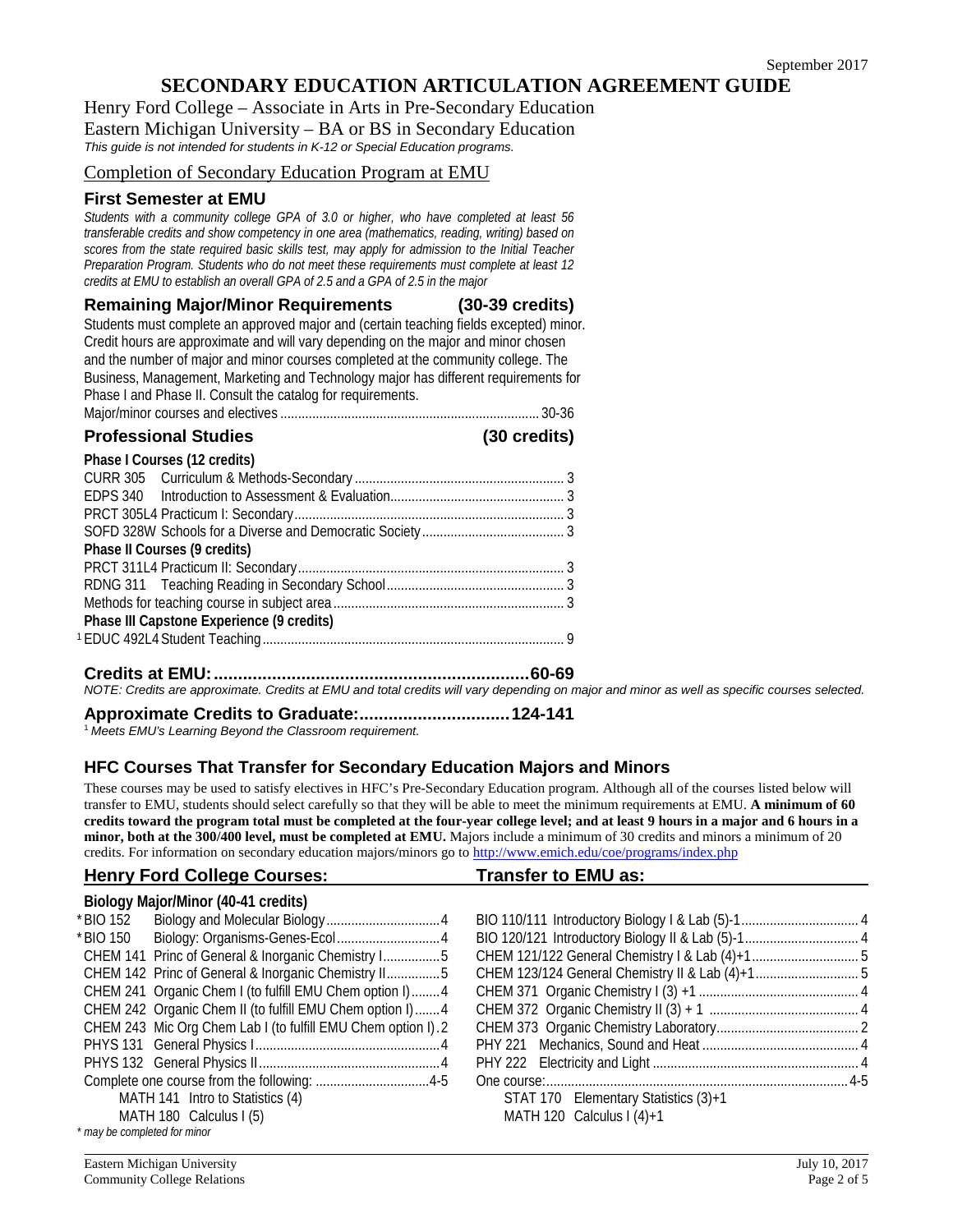Henry Ford College – Associate in Arts in Pre-Secondary Education Eastern Michigan University – BA or BS in Secondary Education *This guide is not intended for students in K-12 or Special Education programs.*

## **Henry Ford College Courses: Transfer to EMU as:**

**Chemistry Major/Minor (33-35 credits)**

| * CHEM 142 Princ Gen/Inorganic Chemistry II 5<br>PHY 221 Mechanics, Sound and Heat (4)<br>PHYS 131 General Physics I (4)<br>PHYS 231 Engineering Physics I (5)<br>PHY 223 Mechanics and Sound (5)<br>PHY 222 Electricity and Light (4)<br>PHYS 132 General Physics II<br>PHYS 232 Engineering Physics II (5)<br>PHY 224 Electricity and Light (5)<br>Communication & Theatre Arts Teaching Major/Minor (15 credits)<br>CTAC 227<br>CTAT 130<br>Earth Science Major/Minor (25-26 credits)<br><b>BIO 152</b><br>CHEM 141 Princ of General & Inorganic Chemistry I5<br><b>PHY 221</b><br>MATH 141 Intro to Statistics (4)<br>STAT 170 Elementary Statistics (3)+1<br>MATH 180 Calculus I (5)<br>MATH 120 Calculus I $(4)+1$<br>French Language Major/Minor (Courses below are prerequisites to courses in the major) (16 credits)<br><b>FRNH 121</b><br><b>FRNH 122</b><br><b>FRNH 221</b><br><b>FRNH 222</b><br>Geography/History Comprehensive Major (no minor required) (28 credits)<br>GEOG 276 Principles of Geographic Information Systems 3<br>GEOG 231 Intro Geographic Information Systems3<br><b>HIST 113</b><br><b>HIST 110</b><br><b>HIST 151</b><br><b>HIST 123</b><br><b>HIST 152</b><br><b>HIST 124</b><br>Intro to American Govt & Political Science3<br><b>POLS 131</b><br>German Language Major/Minor (Courses below are prerequisites to courses in the major) (16 credits)<br><b>GER 131</b><br><b>GERN 121</b><br><b>GER 132</b><br><b>GERN 122</b><br><b>GER 231</b><br><b>GERN 221</b><br><b>GER 232</b><br><b>GERN 222</b><br>History/Geography Comprehensive Major (See Geography/History Comprehensive Major) | * CHEM 141 Principles of General & Inorganic Chemistry I  5 |  |  |
|--------------------------------------------------------------------------------------------------------------------------------------------------------------------------------------------------------------------------------------------------------------------------------------------------------------------------------------------------------------------------------------------------------------------------------------------------------------------------------------------------------------------------------------------------------------------------------------------------------------------------------------------------------------------------------------------------------------------------------------------------------------------------------------------------------------------------------------------------------------------------------------------------------------------------------------------------------------------------------------------------------------------------------------------------------------------------------------------------------------------------------------------------------------------------------------------------------------------------------------------------------------------------------------------------------------------------------------------------------------------------------------------------------------------------------------------------------------------------------------------------------------------------------------------------------------------------------------------------------------------------------------|-------------------------------------------------------------|--|--|
|                                                                                                                                                                                                                                                                                                                                                                                                                                                                                                                                                                                                                                                                                                                                                                                                                                                                                                                                                                                                                                                                                                                                                                                                                                                                                                                                                                                                                                                                                                                                                                                                                                      |                                                             |  |  |
|                                                                                                                                                                                                                                                                                                                                                                                                                                                                                                                                                                                                                                                                                                                                                                                                                                                                                                                                                                                                                                                                                                                                                                                                                                                                                                                                                                                                                                                                                                                                                                                                                                      |                                                             |  |  |
|                                                                                                                                                                                                                                                                                                                                                                                                                                                                                                                                                                                                                                                                                                                                                                                                                                                                                                                                                                                                                                                                                                                                                                                                                                                                                                                                                                                                                                                                                                                                                                                                                                      |                                                             |  |  |
|                                                                                                                                                                                                                                                                                                                                                                                                                                                                                                                                                                                                                                                                                                                                                                                                                                                                                                                                                                                                                                                                                                                                                                                                                                                                                                                                                                                                                                                                                                                                                                                                                                      |                                                             |  |  |
|                                                                                                                                                                                                                                                                                                                                                                                                                                                                                                                                                                                                                                                                                                                                                                                                                                                                                                                                                                                                                                                                                                                                                                                                                                                                                                                                                                                                                                                                                                                                                                                                                                      |                                                             |  |  |
|                                                                                                                                                                                                                                                                                                                                                                                                                                                                                                                                                                                                                                                                                                                                                                                                                                                                                                                                                                                                                                                                                                                                                                                                                                                                                                                                                                                                                                                                                                                                                                                                                                      |                                                             |  |  |
|                                                                                                                                                                                                                                                                                                                                                                                                                                                                                                                                                                                                                                                                                                                                                                                                                                                                                                                                                                                                                                                                                                                                                                                                                                                                                                                                                                                                                                                                                                                                                                                                                                      |                                                             |  |  |
|                                                                                                                                                                                                                                                                                                                                                                                                                                                                                                                                                                                                                                                                                                                                                                                                                                                                                                                                                                                                                                                                                                                                                                                                                                                                                                                                                                                                                                                                                                                                                                                                                                      |                                                             |  |  |
|                                                                                                                                                                                                                                                                                                                                                                                                                                                                                                                                                                                                                                                                                                                                                                                                                                                                                                                                                                                                                                                                                                                                                                                                                                                                                                                                                                                                                                                                                                                                                                                                                                      |                                                             |  |  |
|                                                                                                                                                                                                                                                                                                                                                                                                                                                                                                                                                                                                                                                                                                                                                                                                                                                                                                                                                                                                                                                                                                                                                                                                                                                                                                                                                                                                                                                                                                                                                                                                                                      |                                                             |  |  |
|                                                                                                                                                                                                                                                                                                                                                                                                                                                                                                                                                                                                                                                                                                                                                                                                                                                                                                                                                                                                                                                                                                                                                                                                                                                                                                                                                                                                                                                                                                                                                                                                                                      |                                                             |  |  |
|                                                                                                                                                                                                                                                                                                                                                                                                                                                                                                                                                                                                                                                                                                                                                                                                                                                                                                                                                                                                                                                                                                                                                                                                                                                                                                                                                                                                                                                                                                                                                                                                                                      |                                                             |  |  |
|                                                                                                                                                                                                                                                                                                                                                                                                                                                                                                                                                                                                                                                                                                                                                                                                                                                                                                                                                                                                                                                                                                                                                                                                                                                                                                                                                                                                                                                                                                                                                                                                                                      |                                                             |  |  |
|                                                                                                                                                                                                                                                                                                                                                                                                                                                                                                                                                                                                                                                                                                                                                                                                                                                                                                                                                                                                                                                                                                                                                                                                                                                                                                                                                                                                                                                                                                                                                                                                                                      |                                                             |  |  |
|                                                                                                                                                                                                                                                                                                                                                                                                                                                                                                                                                                                                                                                                                                                                                                                                                                                                                                                                                                                                                                                                                                                                                                                                                                                                                                                                                                                                                                                                                                                                                                                                                                      |                                                             |  |  |
|                                                                                                                                                                                                                                                                                                                                                                                                                                                                                                                                                                                                                                                                                                                                                                                                                                                                                                                                                                                                                                                                                                                                                                                                                                                                                                                                                                                                                                                                                                                                                                                                                                      |                                                             |  |  |
|                                                                                                                                                                                                                                                                                                                                                                                                                                                                                                                                                                                                                                                                                                                                                                                                                                                                                                                                                                                                                                                                                                                                                                                                                                                                                                                                                                                                                                                                                                                                                                                                                                      |                                                             |  |  |
|                                                                                                                                                                                                                                                                                                                                                                                                                                                                                                                                                                                                                                                                                                                                                                                                                                                                                                                                                                                                                                                                                                                                                                                                                                                                                                                                                                                                                                                                                                                                                                                                                                      |                                                             |  |  |
|                                                                                                                                                                                                                                                                                                                                                                                                                                                                                                                                                                                                                                                                                                                                                                                                                                                                                                                                                                                                                                                                                                                                                                                                                                                                                                                                                                                                                                                                                                                                                                                                                                      |                                                             |  |  |
|                                                                                                                                                                                                                                                                                                                                                                                                                                                                                                                                                                                                                                                                                                                                                                                                                                                                                                                                                                                                                                                                                                                                                                                                                                                                                                                                                                                                                                                                                                                                                                                                                                      |                                                             |  |  |
|                                                                                                                                                                                                                                                                                                                                                                                                                                                                                                                                                                                                                                                                                                                                                                                                                                                                                                                                                                                                                                                                                                                                                                                                                                                                                                                                                                                                                                                                                                                                                                                                                                      |                                                             |  |  |
|                                                                                                                                                                                                                                                                                                                                                                                                                                                                                                                                                                                                                                                                                                                                                                                                                                                                                                                                                                                                                                                                                                                                                                                                                                                                                                                                                                                                                                                                                                                                                                                                                                      |                                                             |  |  |
|                                                                                                                                                                                                                                                                                                                                                                                                                                                                                                                                                                                                                                                                                                                                                                                                                                                                                                                                                                                                                                                                                                                                                                                                                                                                                                                                                                                                                                                                                                                                                                                                                                      |                                                             |  |  |
|                                                                                                                                                                                                                                                                                                                                                                                                                                                                                                                                                                                                                                                                                                                                                                                                                                                                                                                                                                                                                                                                                                                                                                                                                                                                                                                                                                                                                                                                                                                                                                                                                                      |                                                             |  |  |
|                                                                                                                                                                                                                                                                                                                                                                                                                                                                                                                                                                                                                                                                                                                                                                                                                                                                                                                                                                                                                                                                                                                                                                                                                                                                                                                                                                                                                                                                                                                                                                                                                                      |                                                             |  |  |
|                                                                                                                                                                                                                                                                                                                                                                                                                                                                                                                                                                                                                                                                                                                                                                                                                                                                                                                                                                                                                                                                                                                                                                                                                                                                                                                                                                                                                                                                                                                                                                                                                                      |                                                             |  |  |
|                                                                                                                                                                                                                                                                                                                                                                                                                                                                                                                                                                                                                                                                                                                                                                                                                                                                                                                                                                                                                                                                                                                                                                                                                                                                                                                                                                                                                                                                                                                                                                                                                                      |                                                             |  |  |
|                                                                                                                                                                                                                                                                                                                                                                                                                                                                                                                                                                                                                                                                                                                                                                                                                                                                                                                                                                                                                                                                                                                                                                                                                                                                                                                                                                                                                                                                                                                                                                                                                                      |                                                             |  |  |
|                                                                                                                                                                                                                                                                                                                                                                                                                                                                                                                                                                                                                                                                                                                                                                                                                                                                                                                                                                                                                                                                                                                                                                                                                                                                                                                                                                                                                                                                                                                                                                                                                                      |                                                             |  |  |
|                                                                                                                                                                                                                                                                                                                                                                                                                                                                                                                                                                                                                                                                                                                                                                                                                                                                                                                                                                                                                                                                                                                                                                                                                                                                                                                                                                                                                                                                                                                                                                                                                                      |                                                             |  |  |
|                                                                                                                                                                                                                                                                                                                                                                                                                                                                                                                                                                                                                                                                                                                                                                                                                                                                                                                                                                                                                                                                                                                                                                                                                                                                                                                                                                                                                                                                                                                                                                                                                                      |                                                             |  |  |
|                                                                                                                                                                                                                                                                                                                                                                                                                                                                                                                                                                                                                                                                                                                                                                                                                                                                                                                                                                                                                                                                                                                                                                                                                                                                                                                                                                                                                                                                                                                                                                                                                                      |                                                             |  |  |
|                                                                                                                                                                                                                                                                                                                                                                                                                                                                                                                                                                                                                                                                                                                                                                                                                                                                                                                                                                                                                                                                                                                                                                                                                                                                                                                                                                                                                                                                                                                                                                                                                                      |                                                             |  |  |
|                                                                                                                                                                                                                                                                                                                                                                                                                                                                                                                                                                                                                                                                                                                                                                                                                                                                                                                                                                                                                                                                                                                                                                                                                                                                                                                                                                                                                                                                                                                                                                                                                                      |                                                             |  |  |
|                                                                                                                                                                                                                                                                                                                                                                                                                                                                                                                                                                                                                                                                                                                                                                                                                                                                                                                                                                                                                                                                                                                                                                                                                                                                                                                                                                                                                                                                                                                                                                                                                                      |                                                             |  |  |
|                                                                                                                                                                                                                                                                                                                                                                                                                                                                                                                                                                                                                                                                                                                                                                                                                                                                                                                                                                                                                                                                                                                                                                                                                                                                                                                                                                                                                                                                                                                                                                                                                                      |                                                             |  |  |
|                                                                                                                                                                                                                                                                                                                                                                                                                                                                                                                                                                                                                                                                                                                                                                                                                                                                                                                                                                                                                                                                                                                                                                                                                                                                                                                                                                                                                                                                                                                                                                                                                                      |                                                             |  |  |
|                                                                                                                                                                                                                                                                                                                                                                                                                                                                                                                                                                                                                                                                                                                                                                                                                                                                                                                                                                                                                                                                                                                                                                                                                                                                                                                                                                                                                                                                                                                                                                                                                                      |                                                             |  |  |
|                                                                                                                                                                                                                                                                                                                                                                                                                                                                                                                                                                                                                                                                                                                                                                                                                                                                                                                                                                                                                                                                                                                                                                                                                                                                                                                                                                                                                                                                                                                                                                                                                                      |                                                             |  |  |
|                                                                                                                                                                                                                                                                                                                                                                                                                                                                                                                                                                                                                                                                                                                                                                                                                                                                                                                                                                                                                                                                                                                                                                                                                                                                                                                                                                                                                                                                                                                                                                                                                                      |                                                             |  |  |
|                                                                                                                                                                                                                                                                                                                                                                                                                                                                                                                                                                                                                                                                                                                                                                                                                                                                                                                                                                                                                                                                                                                                                                                                                                                                                                                                                                                                                                                                                                                                                                                                                                      |                                                             |  |  |
|                                                                                                                                                                                                                                                                                                                                                                                                                                                                                                                                                                                                                                                                                                                                                                                                                                                                                                                                                                                                                                                                                                                                                                                                                                                                                                                                                                                                                                                                                                                                                                                                                                      |                                                             |  |  |
|                                                                                                                                                                                                                                                                                                                                                                                                                                                                                                                                                                                                                                                                                                                                                                                                                                                                                                                                                                                                                                                                                                                                                                                                                                                                                                                                                                                                                                                                                                                                                                                                                                      |                                                             |  |  |
|                                                                                                                                                                                                                                                                                                                                                                                                                                                                                                                                                                                                                                                                                                                                                                                                                                                                                                                                                                                                                                                                                                                                                                                                                                                                                                                                                                                                                                                                                                                                                                                                                                      |                                                             |  |  |
|                                                                                                                                                                                                                                                                                                                                                                                                                                                                                                                                                                                                                                                                                                                                                                                                                                                                                                                                                                                                                                                                                                                                                                                                                                                                                                                                                                                                                                                                                                                                                                                                                                      |                                                             |  |  |
|                                                                                                                                                                                                                                                                                                                                                                                                                                                                                                                                                                                                                                                                                                                                                                                                                                                                                                                                                                                                                                                                                                                                                                                                                                                                                                                                                                                                                                                                                                                                                                                                                                      |                                                             |  |  |
|                                                                                                                                                                                                                                                                                                                                                                                                                                                                                                                                                                                                                                                                                                                                                                                                                                                                                                                                                                                                                                                                                                                                                                                                                                                                                                                                                                                                                                                                                                                                                                                                                                      |                                                             |  |  |

*\* may be completed for minor*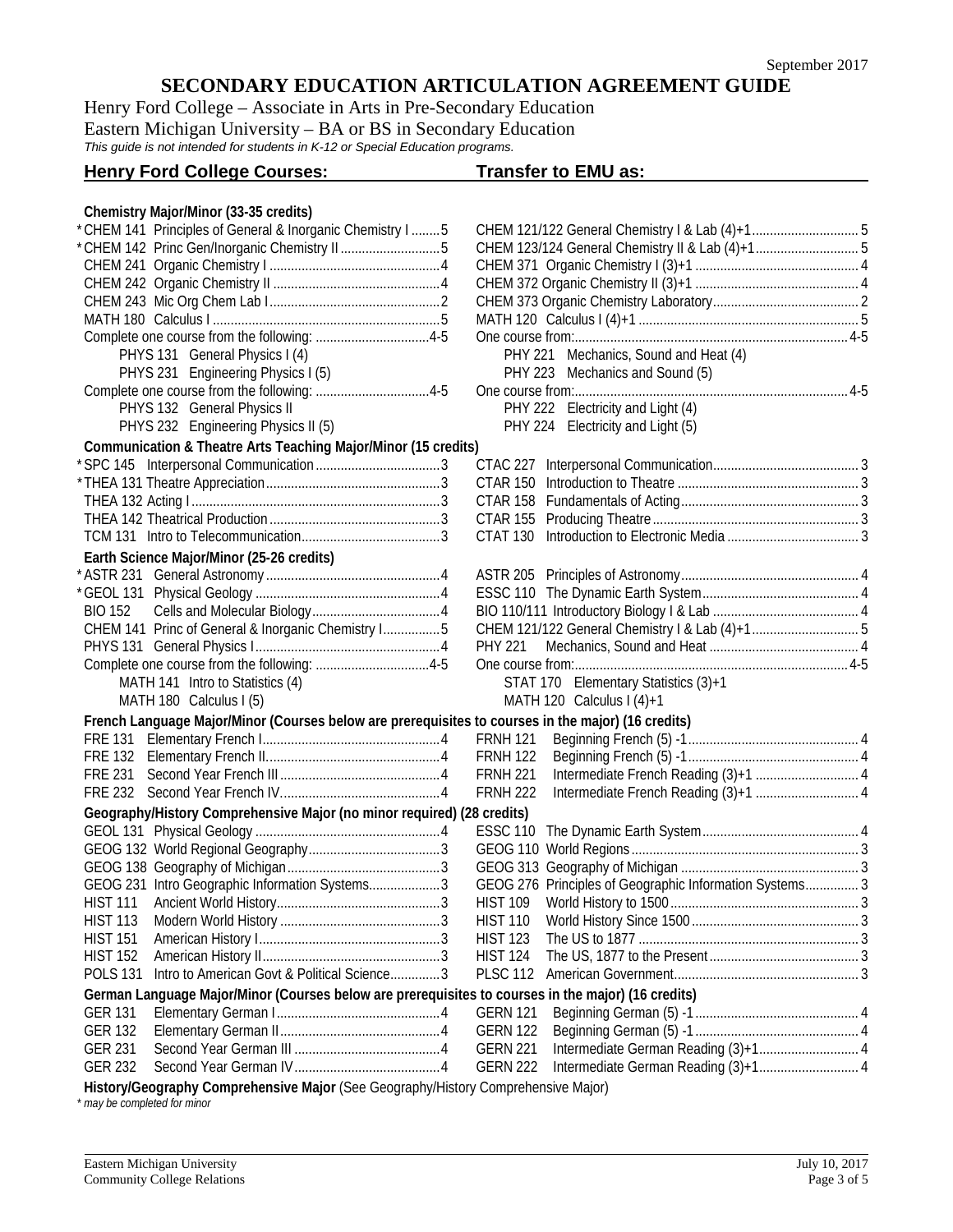Henry Ford College – Associate in Arts in Pre-Secondary Education Eastern Michigan University – BA or BS in Secondary Education *This guide is not intended for students in K-12 or Special Education programs.*

## **Henry Ford College Courses: Transfer to EMU as:**

| Life Sciences:<br>BIO 150 Biology: Organisms, Genes, Ecology  4<br><b>Physical Sciences:</b><br>CHEM 141 Princ of General & Inorganic Chemistry I5<br>CHEM 142 Princ of General & Inorganic Chemistry II5<br><b>PHY 223</b><br>PHYS 132 General Physics II<br>PHY 222 Electricity and Light (4)<br>PHYS 232 Engineering Physics II (5)<br>PHY 224 Electricity and Light (5)<br>Earth/Space Sciences:<br><b>Additional Requirements:</b><br>Language, Literature and Writing Major (3 credits) No courses transfer for the minor<br>JOUR 131<br>Mathematics Major/Minor (17 credits)<br><b>MATH 120</b><br><b>MATH 121</b><br><b>MATH 122</b><br>Differential Equations (3)+1 (Restricted Elective) 4<br><b>MATH 325</b><br>Physics Major/Minor (37 credits)<br><b>ASTR 204</b><br><b>ASTR 205</b><br><b>PHY 223</b><br><b>PHY 224</b><br><b>BIO 152</b><br>CHEM 141 Principles of General & Inorganic Chem I5<br>Social Studies Comprehensive Majors in Economics, Geography, History, or Political Science (30 credits)<br><b>BEC 151</b><br><b>BEC 152</b><br>GEOG 110 World Regions (Global Awareness Reqmt) 3<br><b>HIST 109</b><br><b>HIST 110</b><br><b>HIST 123</b><br><b>HIST 124</b><br>POLS 131 Intro to American Govt & Political Science  3<br><b>PLSC 112</b><br><b>PLSC 202</b><br><b>PLSC 212</b><br>Spanish Language Major/Minor (Courses below are prerequisites to courses in the major) (8 credits)<br>may be completed for minor<br>Other Approved Minors for Secondary Teacher Certification<br>Computer Science Education, Physical Education, Psychology, Social Science, Teaching English to Speakers of Other Languages, | must be completed at the 4-year college level. | Integrated Science Comprehensive Major (35-36 credits) Leave at least 3 courses below to complete at EMU. A minimum of 60 credits |
|---------------------------------------------------------------------------------------------------------------------------------------------------------------------------------------------------------------------------------------------------------------------------------------------------------------------------------------------------------------------------------------------------------------------------------------------------------------------------------------------------------------------------------------------------------------------------------------------------------------------------------------------------------------------------------------------------------------------------------------------------------------------------------------------------------------------------------------------------------------------------------------------------------------------------------------------------------------------------------------------------------------------------------------------------------------------------------------------------------------------------------------------------------------------------------------------------------------------------------------------------------------------------------------------------------------------------------------------------------------------------------------------------------------------------------------------------------------------------------------------------------------------------------------------------------------------------------------------------------------------------------------------------|------------------------------------------------|-----------------------------------------------------------------------------------------------------------------------------------|
|                                                                                                                                                                                                                                                                                                                                                                                                                                                                                                                                                                                                                                                                                                                                                                                                                                                                                                                                                                                                                                                                                                                                                                                                                                                                                                                                                                                                                                                                                                                                                                                                                                                   |                                                |                                                                                                                                   |
|                                                                                                                                                                                                                                                                                                                                                                                                                                                                                                                                                                                                                                                                                                                                                                                                                                                                                                                                                                                                                                                                                                                                                                                                                                                                                                                                                                                                                                                                                                                                                                                                                                                   |                                                |                                                                                                                                   |
|                                                                                                                                                                                                                                                                                                                                                                                                                                                                                                                                                                                                                                                                                                                                                                                                                                                                                                                                                                                                                                                                                                                                                                                                                                                                                                                                                                                                                                                                                                                                                                                                                                                   |                                                |                                                                                                                                   |
|                                                                                                                                                                                                                                                                                                                                                                                                                                                                                                                                                                                                                                                                                                                                                                                                                                                                                                                                                                                                                                                                                                                                                                                                                                                                                                                                                                                                                                                                                                                                                                                                                                                   |                                                |                                                                                                                                   |
|                                                                                                                                                                                                                                                                                                                                                                                                                                                                                                                                                                                                                                                                                                                                                                                                                                                                                                                                                                                                                                                                                                                                                                                                                                                                                                                                                                                                                                                                                                                                                                                                                                                   |                                                |                                                                                                                                   |
|                                                                                                                                                                                                                                                                                                                                                                                                                                                                                                                                                                                                                                                                                                                                                                                                                                                                                                                                                                                                                                                                                                                                                                                                                                                                                                                                                                                                                                                                                                                                                                                                                                                   |                                                |                                                                                                                                   |
|                                                                                                                                                                                                                                                                                                                                                                                                                                                                                                                                                                                                                                                                                                                                                                                                                                                                                                                                                                                                                                                                                                                                                                                                                                                                                                                                                                                                                                                                                                                                                                                                                                                   |                                                |                                                                                                                                   |
|                                                                                                                                                                                                                                                                                                                                                                                                                                                                                                                                                                                                                                                                                                                                                                                                                                                                                                                                                                                                                                                                                                                                                                                                                                                                                                                                                                                                                                                                                                                                                                                                                                                   |                                                |                                                                                                                                   |
|                                                                                                                                                                                                                                                                                                                                                                                                                                                                                                                                                                                                                                                                                                                                                                                                                                                                                                                                                                                                                                                                                                                                                                                                                                                                                                                                                                                                                                                                                                                                                                                                                                                   |                                                |                                                                                                                                   |
|                                                                                                                                                                                                                                                                                                                                                                                                                                                                                                                                                                                                                                                                                                                                                                                                                                                                                                                                                                                                                                                                                                                                                                                                                                                                                                                                                                                                                                                                                                                                                                                                                                                   |                                                |                                                                                                                                   |
|                                                                                                                                                                                                                                                                                                                                                                                                                                                                                                                                                                                                                                                                                                                                                                                                                                                                                                                                                                                                                                                                                                                                                                                                                                                                                                                                                                                                                                                                                                                                                                                                                                                   |                                                |                                                                                                                                   |
|                                                                                                                                                                                                                                                                                                                                                                                                                                                                                                                                                                                                                                                                                                                                                                                                                                                                                                                                                                                                                                                                                                                                                                                                                                                                                                                                                                                                                                                                                                                                                                                                                                                   |                                                |                                                                                                                                   |
|                                                                                                                                                                                                                                                                                                                                                                                                                                                                                                                                                                                                                                                                                                                                                                                                                                                                                                                                                                                                                                                                                                                                                                                                                                                                                                                                                                                                                                                                                                                                                                                                                                                   |                                                |                                                                                                                                   |
|                                                                                                                                                                                                                                                                                                                                                                                                                                                                                                                                                                                                                                                                                                                                                                                                                                                                                                                                                                                                                                                                                                                                                                                                                                                                                                                                                                                                                                                                                                                                                                                                                                                   |                                                |                                                                                                                                   |
|                                                                                                                                                                                                                                                                                                                                                                                                                                                                                                                                                                                                                                                                                                                                                                                                                                                                                                                                                                                                                                                                                                                                                                                                                                                                                                                                                                                                                                                                                                                                                                                                                                                   |                                                |                                                                                                                                   |
|                                                                                                                                                                                                                                                                                                                                                                                                                                                                                                                                                                                                                                                                                                                                                                                                                                                                                                                                                                                                                                                                                                                                                                                                                                                                                                                                                                                                                                                                                                                                                                                                                                                   |                                                |                                                                                                                                   |
|                                                                                                                                                                                                                                                                                                                                                                                                                                                                                                                                                                                                                                                                                                                                                                                                                                                                                                                                                                                                                                                                                                                                                                                                                                                                                                                                                                                                                                                                                                                                                                                                                                                   |                                                |                                                                                                                                   |
|                                                                                                                                                                                                                                                                                                                                                                                                                                                                                                                                                                                                                                                                                                                                                                                                                                                                                                                                                                                                                                                                                                                                                                                                                                                                                                                                                                                                                                                                                                                                                                                                                                                   |                                                |                                                                                                                                   |
|                                                                                                                                                                                                                                                                                                                                                                                                                                                                                                                                                                                                                                                                                                                                                                                                                                                                                                                                                                                                                                                                                                                                                                                                                                                                                                                                                                                                                                                                                                                                                                                                                                                   |                                                |                                                                                                                                   |
|                                                                                                                                                                                                                                                                                                                                                                                                                                                                                                                                                                                                                                                                                                                                                                                                                                                                                                                                                                                                                                                                                                                                                                                                                                                                                                                                                                                                                                                                                                                                                                                                                                                   |                                                |                                                                                                                                   |
|                                                                                                                                                                                                                                                                                                                                                                                                                                                                                                                                                                                                                                                                                                                                                                                                                                                                                                                                                                                                                                                                                                                                                                                                                                                                                                                                                                                                                                                                                                                                                                                                                                                   |                                                |                                                                                                                                   |
|                                                                                                                                                                                                                                                                                                                                                                                                                                                                                                                                                                                                                                                                                                                                                                                                                                                                                                                                                                                                                                                                                                                                                                                                                                                                                                                                                                                                                                                                                                                                                                                                                                                   |                                                |                                                                                                                                   |
|                                                                                                                                                                                                                                                                                                                                                                                                                                                                                                                                                                                                                                                                                                                                                                                                                                                                                                                                                                                                                                                                                                                                                                                                                                                                                                                                                                                                                                                                                                                                                                                                                                                   |                                                |                                                                                                                                   |
|                                                                                                                                                                                                                                                                                                                                                                                                                                                                                                                                                                                                                                                                                                                                                                                                                                                                                                                                                                                                                                                                                                                                                                                                                                                                                                                                                                                                                                                                                                                                                                                                                                                   |                                                |                                                                                                                                   |
|                                                                                                                                                                                                                                                                                                                                                                                                                                                                                                                                                                                                                                                                                                                                                                                                                                                                                                                                                                                                                                                                                                                                                                                                                                                                                                                                                                                                                                                                                                                                                                                                                                                   |                                                |                                                                                                                                   |
|                                                                                                                                                                                                                                                                                                                                                                                                                                                                                                                                                                                                                                                                                                                                                                                                                                                                                                                                                                                                                                                                                                                                                                                                                                                                                                                                                                                                                                                                                                                                                                                                                                                   |                                                |                                                                                                                                   |
|                                                                                                                                                                                                                                                                                                                                                                                                                                                                                                                                                                                                                                                                                                                                                                                                                                                                                                                                                                                                                                                                                                                                                                                                                                                                                                                                                                                                                                                                                                                                                                                                                                                   |                                                |                                                                                                                                   |
|                                                                                                                                                                                                                                                                                                                                                                                                                                                                                                                                                                                                                                                                                                                                                                                                                                                                                                                                                                                                                                                                                                                                                                                                                                                                                                                                                                                                                                                                                                                                                                                                                                                   |                                                |                                                                                                                                   |
|                                                                                                                                                                                                                                                                                                                                                                                                                                                                                                                                                                                                                                                                                                                                                                                                                                                                                                                                                                                                                                                                                                                                                                                                                                                                                                                                                                                                                                                                                                                                                                                                                                                   |                                                |                                                                                                                                   |
|                                                                                                                                                                                                                                                                                                                                                                                                                                                                                                                                                                                                                                                                                                                                                                                                                                                                                                                                                                                                                                                                                                                                                                                                                                                                                                                                                                                                                                                                                                                                                                                                                                                   |                                                |                                                                                                                                   |
|                                                                                                                                                                                                                                                                                                                                                                                                                                                                                                                                                                                                                                                                                                                                                                                                                                                                                                                                                                                                                                                                                                                                                                                                                                                                                                                                                                                                                                                                                                                                                                                                                                                   |                                                |                                                                                                                                   |
|                                                                                                                                                                                                                                                                                                                                                                                                                                                                                                                                                                                                                                                                                                                                                                                                                                                                                                                                                                                                                                                                                                                                                                                                                                                                                                                                                                                                                                                                                                                                                                                                                                                   |                                                |                                                                                                                                   |
|                                                                                                                                                                                                                                                                                                                                                                                                                                                                                                                                                                                                                                                                                                                                                                                                                                                                                                                                                                                                                                                                                                                                                                                                                                                                                                                                                                                                                                                                                                                                                                                                                                                   |                                                |                                                                                                                                   |
|                                                                                                                                                                                                                                                                                                                                                                                                                                                                                                                                                                                                                                                                                                                                                                                                                                                                                                                                                                                                                                                                                                                                                                                                                                                                                                                                                                                                                                                                                                                                                                                                                                                   |                                                |                                                                                                                                   |
|                                                                                                                                                                                                                                                                                                                                                                                                                                                                                                                                                                                                                                                                                                                                                                                                                                                                                                                                                                                                                                                                                                                                                                                                                                                                                                                                                                                                                                                                                                                                                                                                                                                   |                                                |                                                                                                                                   |
|                                                                                                                                                                                                                                                                                                                                                                                                                                                                                                                                                                                                                                                                                                                                                                                                                                                                                                                                                                                                                                                                                                                                                                                                                                                                                                                                                                                                                                                                                                                                                                                                                                                   |                                                |                                                                                                                                   |
|                                                                                                                                                                                                                                                                                                                                                                                                                                                                                                                                                                                                                                                                                                                                                                                                                                                                                                                                                                                                                                                                                                                                                                                                                                                                                                                                                                                                                                                                                                                                                                                                                                                   |                                                |                                                                                                                                   |
|                                                                                                                                                                                                                                                                                                                                                                                                                                                                                                                                                                                                                                                                                                                                                                                                                                                                                                                                                                                                                                                                                                                                                                                                                                                                                                                                                                                                                                                                                                                                                                                                                                                   |                                                |                                                                                                                                   |
|                                                                                                                                                                                                                                                                                                                                                                                                                                                                                                                                                                                                                                                                                                                                                                                                                                                                                                                                                                                                                                                                                                                                                                                                                                                                                                                                                                                                                                                                                                                                                                                                                                                   |                                                |                                                                                                                                   |
|                                                                                                                                                                                                                                                                                                                                                                                                                                                                                                                                                                                                                                                                                                                                                                                                                                                                                                                                                                                                                                                                                                                                                                                                                                                                                                                                                                                                                                                                                                                                                                                                                                                   |                                                |                                                                                                                                   |
|                                                                                                                                                                                                                                                                                                                                                                                                                                                                                                                                                                                                                                                                                                                                                                                                                                                                                                                                                                                                                                                                                                                                                                                                                                                                                                                                                                                                                                                                                                                                                                                                                                                   |                                                |                                                                                                                                   |
|                                                                                                                                                                                                                                                                                                                                                                                                                                                                                                                                                                                                                                                                                                                                                                                                                                                                                                                                                                                                                                                                                                                                                                                                                                                                                                                                                                                                                                                                                                                                                                                                                                                   |                                                |                                                                                                                                   |
|                                                                                                                                                                                                                                                                                                                                                                                                                                                                                                                                                                                                                                                                                                                                                                                                                                                                                                                                                                                                                                                                                                                                                                                                                                                                                                                                                                                                                                                                                                                                                                                                                                                   |                                                |                                                                                                                                   |
|                                                                                                                                                                                                                                                                                                                                                                                                                                                                                                                                                                                                                                                                                                                                                                                                                                                                                                                                                                                                                                                                                                                                                                                                                                                                                                                                                                                                                                                                                                                                                                                                                                                   |                                                |                                                                                                                                   |
|                                                                                                                                                                                                                                                                                                                                                                                                                                                                                                                                                                                                                                                                                                                                                                                                                                                                                                                                                                                                                                                                                                                                                                                                                                                                                                                                                                                                                                                                                                                                                                                                                                                   |                                                |                                                                                                                                   |
|                                                                                                                                                                                                                                                                                                                                                                                                                                                                                                                                                                                                                                                                                                                                                                                                                                                                                                                                                                                                                                                                                                                                                                                                                                                                                                                                                                                                                                                                                                                                                                                                                                                   |                                                |                                                                                                                                   |
|                                                                                                                                                                                                                                                                                                                                                                                                                                                                                                                                                                                                                                                                                                                                                                                                                                                                                                                                                                                                                                                                                                                                                                                                                                                                                                                                                                                                                                                                                                                                                                                                                                                   |                                                |                                                                                                                                   |
|                                                                                                                                                                                                                                                                                                                                                                                                                                                                                                                                                                                                                                                                                                                                                                                                                                                                                                                                                                                                                                                                                                                                                                                                                                                                                                                                                                                                                                                                                                                                                                                                                                                   |                                                |                                                                                                                                   |
|                                                                                                                                                                                                                                                                                                                                                                                                                                                                                                                                                                                                                                                                                                                                                                                                                                                                                                                                                                                                                                                                                                                                                                                                                                                                                                                                                                                                                                                                                                                                                                                                                                                   |                                                |                                                                                                                                   |
|                                                                                                                                                                                                                                                                                                                                                                                                                                                                                                                                                                                                                                                                                                                                                                                                                                                                                                                                                                                                                                                                                                                                                                                                                                                                                                                                                                                                                                                                                                                                                                                                                                                   |                                                |                                                                                                                                   |
|                                                                                                                                                                                                                                                                                                                                                                                                                                                                                                                                                                                                                                                                                                                                                                                                                                                                                                                                                                                                                                                                                                                                                                                                                                                                                                                                                                                                                                                                                                                                                                                                                                                   |                                                |                                                                                                                                   |
|                                                                                                                                                                                                                                                                                                                                                                                                                                                                                                                                                                                                                                                                                                                                                                                                                                                                                                                                                                                                                                                                                                                                                                                                                                                                                                                                                                                                                                                                                                                                                                                                                                                   | Vocational Technical Endorsement               |                                                                                                                                   |